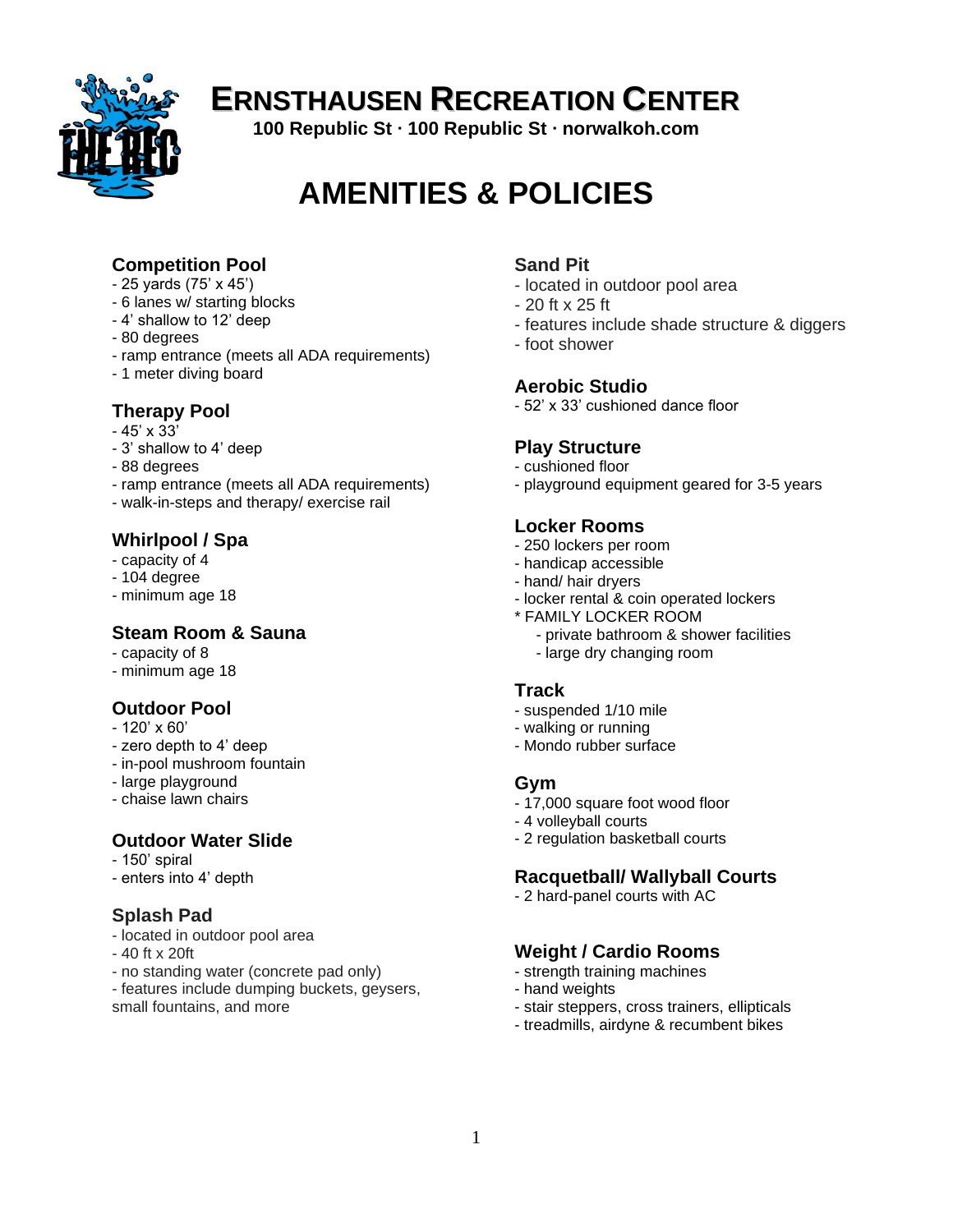# **DISCIPLINE**

Safety is our top priority. To preserve the health and safety of our patrons, we have rules that need to be enforced. Disregard or lack of respect toward Park and Recreation employees, abusive language, unlawful acts such as theft, vandalism, or assault will result in an indefinite suspension.

In the pool area, the lifeguard will blow a short whistle blast for minor offenses and will reprimand the offender. For repeat or more serious offense, the offender may be asked to sit out for a designated period of time. If the offender cannot stay within our safety guidelines, they will be asked to leave for the day.

We have the right to terminate use of the facility and revoke passes if the offender's actions are serious or repetitive.

## **AGE RESTRICTIONS**

Must be **14 or older** to be admitted into the facility without a supervisor **18 or older**. Anyone younger will not be admitted without proper supervision.

#### **Pool:**

- Ages **11-13** must have a supervisor at least 18 years of age or older IN THE FACILITY at all times.
- Ages **6-10** must have a supervisor at least 18 years of age or older supervising ON THE ADJOINING DECK at all times.
- Ages **5 years & under** must have a supervisor at least 18 years of age or older IN THE WATER with them within an arm's length reach at all times.
- During rest breaks (10 minutes to the hour), anyone **17 or under** must get out of the water. Only **hand held infants** may stay in the water with adults.

#### **Weight Room:**

- Must be **14 or older** to enter this room, even if accompanied by an adult.
- Any person, regardless of age, will be asked to leave if not using equipment properly.

#### **Cardio Room:**

- Must be **16 or older** to enter this room, even if accompanied by an adult.
- Any person, regardless of age, will be asked to leave if not using the machines properly.

#### **Playground:**

- Equipment is meant for children ages **3-5 years**.
- Anyone **under 10** must be directly supervised by someone 18 or older.

#### **Gymnasium:**

- Children 11-13 may use gym in specified open times when a supervisor 16 or older is in building.
- Age stipulations may change based on the open gym schedule.
- During adult leagues:
	- Ages 14 & older: May be in gym, unsupervised as a spectator or using track.
	- Ages 10-13: Permitted in the gym if seated as a spectator, with direct supervision.
	- Ages 9 & under: NOT permitted in the gym during adult leagues, in any capacity.

#### **Track:**

- Must be **12** to use alone. Ages **8-11** only permitted track if directly with a supervisor **16 or older.**
- During adult leagues, must be 14 or older to use the track.
- Track use should be for exercise purposes only. No loitering or horseplay will be permitted.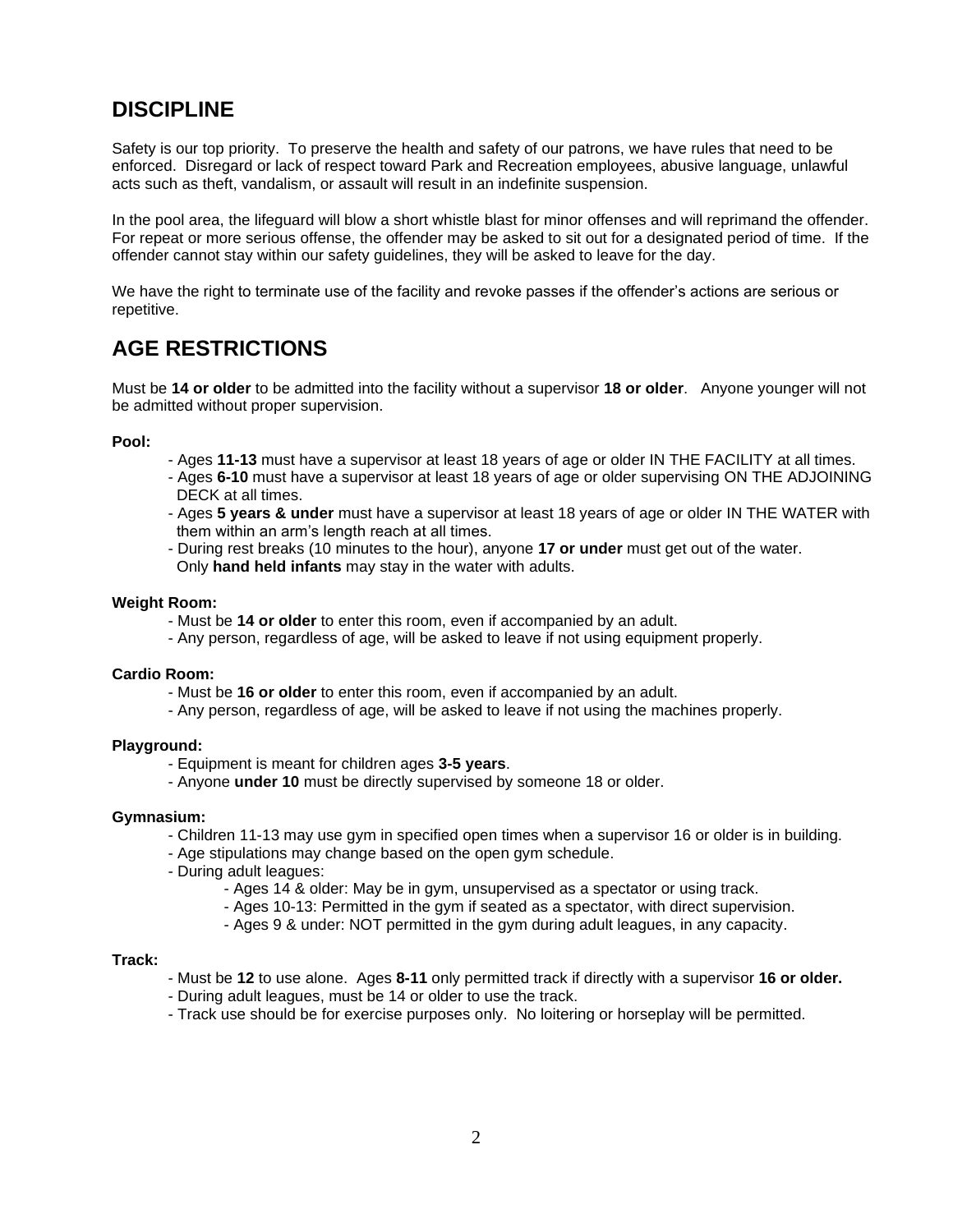### **SHOE CHANGE RULE**

A clean change of shoes is required to use the facility. Please carry in your change of shoes to help maintain the cleanliness of the facility & keep out sediment that can lead to rapid breakdown of our floors & equipment.

# **FOOD, GUM, BEVERAGES & SMOKING**

Food, gum and beverages are prohibited in the indoor pool and locker room areas. There are vending machines available next to the gym & outdoor pool area. You may bring picnic lunches and snacks with you to the facility. However, all food and beverages must remain in the lobby or the outdoor pool area. All glass containers are prohibited

No alcoholic beverages.

No smoking/vaping of tobacco products or alternative nicotine product or vapor product in the facility or on the enclosed grounds of the outdoor pool area.

### **GROUP FACILITY USE RULE**

Groups of 15 or more using the facility must do so on a rental basis and be cleared with the proper professional staff. Any "team" wishing to use the facility for practice or conditioning must first clear it with the full-time staff.

### **WEIGHT / CARDIO ROOMS RULES**

- The age limit for the weight room is 14 & cardio room 16.
- Clean change of shoes, shirt, and proper dry exercise clothing is required.
- NO sandals or open toed shoes. Tennis shoes or other clean soft-soled shoes recommended.
- Improper use of weights or exercise equipment will warrant suspension.
- Do not try to lift heavy amounts of weight without instruction or supervision.
- Music can only be used with personal headphones.
- Report any damage to the front desk immediately so it can be repaired.
- Clean your machine when you have finished your work out.
- Keep your workout moving so that others aren't kept waiting. Do not monopolize a machine.
- If you choose to use multiple stations at one time OR take recoveries longer than 1 minute, remove/re-rack
- the weights to allow others who are waiting to work-in.
- Return all equipment to their respective places.
- Please limit your workout to 20 minutes per aerobic machine when others are waiting.

### **PLAY STRUCTURE RULES**

- Playground equipment is geared for **3-5** years.
- Children must be supervised by an adult at all times.
- Clean shoes are required.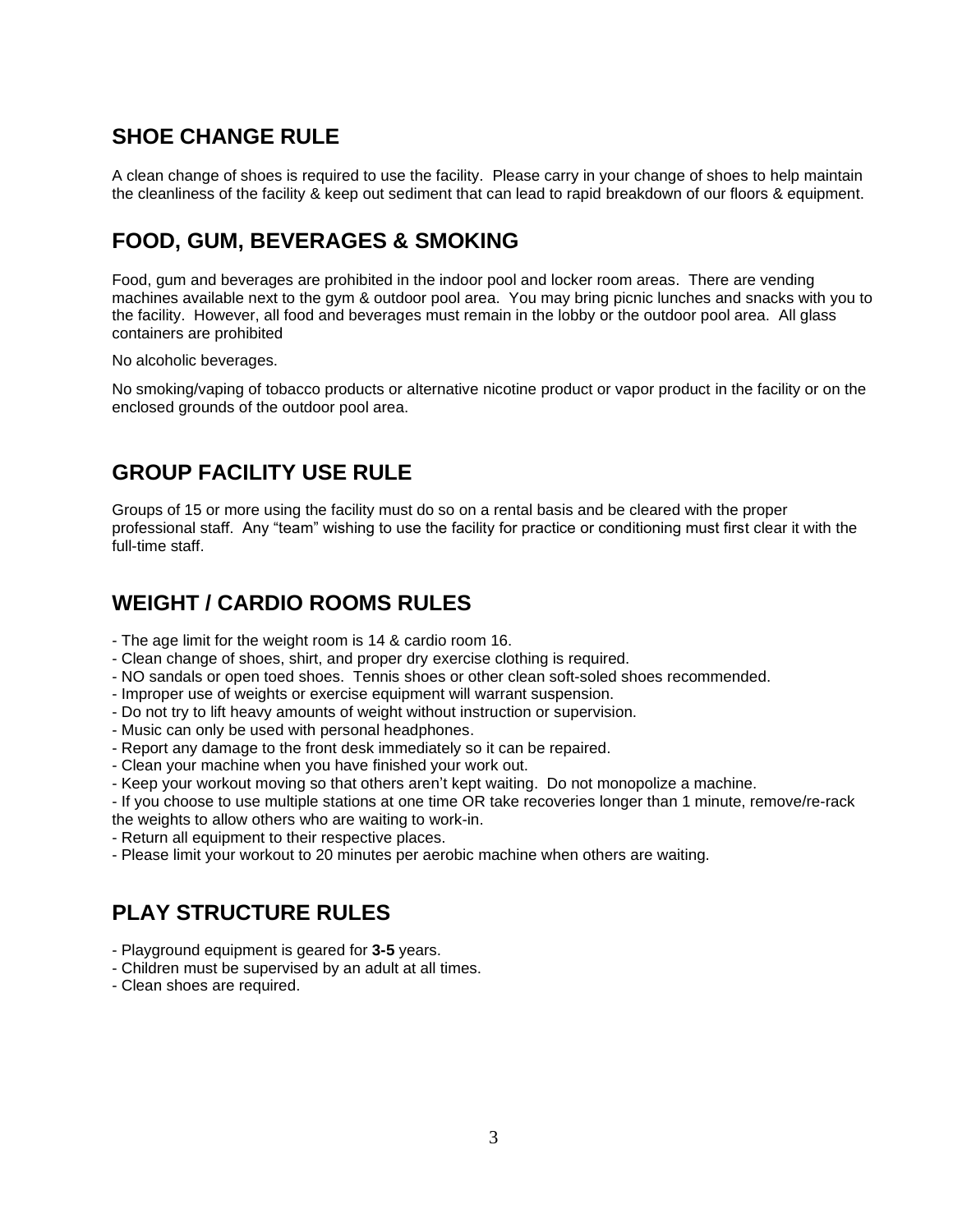# **PROPER SWIM ATTIRE**

Proper attire is required in and at all facilities of the Norwalk Park and Recreation Department. Clothing must cover all private areas with opaque material. Female breasts from the top of the areola to the underside of the breast, including the nipple, must be covered by opaque material, expect during or incidental to breast feeding. Park & Rec reserves the right to exclude or remove from any Park and Recreation facility any person who, in the opinion of the Park & Rec staff, is inappropriately attired.

### **BREAST FEEDING**

Breast feeding is permitted in accordance with the provisions of Ohio revised Code Section 3781.55. Breast feeding mothers are requested to use discretion, taking into consideration the sensibilities of other patrons.

### **POOL RULES**

- Swim only when lifeguard is on duty.
- Swimmers must shower before using the pool or whirlpool.
- Diving is permitted only in the designated deepwater area.
- Do not swim in designated diving area.
- Do not swim over or hang onto lane markers.
- No running or disruptive play permitted on pool deck or in locker rooms.
- Personal belongings should remain in the locker rooms. Be sure to lock your locker.
- We are not responsible for lost or damaged items.
- Persons with skin disease, infections, or open sores are prohibited from using the pools.
- Persons wearing adhesive tape or bandages will not be permitted in the pools.
- Bathing caps are recommended for persons with long hair.
- All hard or heavy balls are prohibited (no golf, nerf, soccer or tennis balls).
- No excessive splashing or splashing of lifeguards is permitted.
- Interference with lifeguards is prohibited.
- No swimming through or playing on railings or blocking entrances to pool.
- No children using flotation are permitted in the deep end of the pool, unless under class supervision.
- Do not abuse showers or locker rooms.
- Lap swimmers are to share lanes and circle swim, children using lap lanes will be asked to vacate them if not continually swimming.
- Children who are not potty-trained must wear swim-approved diapers or plastic training pants over their diapers.

# **LIFEJACKET POLICY**

- -Lifejackets being used in the Norwalk Rec Ernsthausen Aquatic Center must be US Coast Guard Approved. -Aquatic facility staff reserve the right to confirm approval.
- 
- -Body suit style floatation garments that are in excellent condition with the floatation sewn in are also acceptable.
- -Inflatable floatation is absolutely prohibited.
- -Aquatic facility staff reserve the right to require any patron who appears to be a weak and inexperienced swimmer, regardless of supervision, to use a facility provided lifejacket.
- -**Any person wearing a lifejacket must have a supervisor age 16 years and older IN THE WATER with them within an arm's length reach at all times.**
- -Other exceptions to this rule may be made on a case-by-case basis and must have approval from the Aquatics Coordinator before exception will be granted.
- -Facility lifejackets are available for use.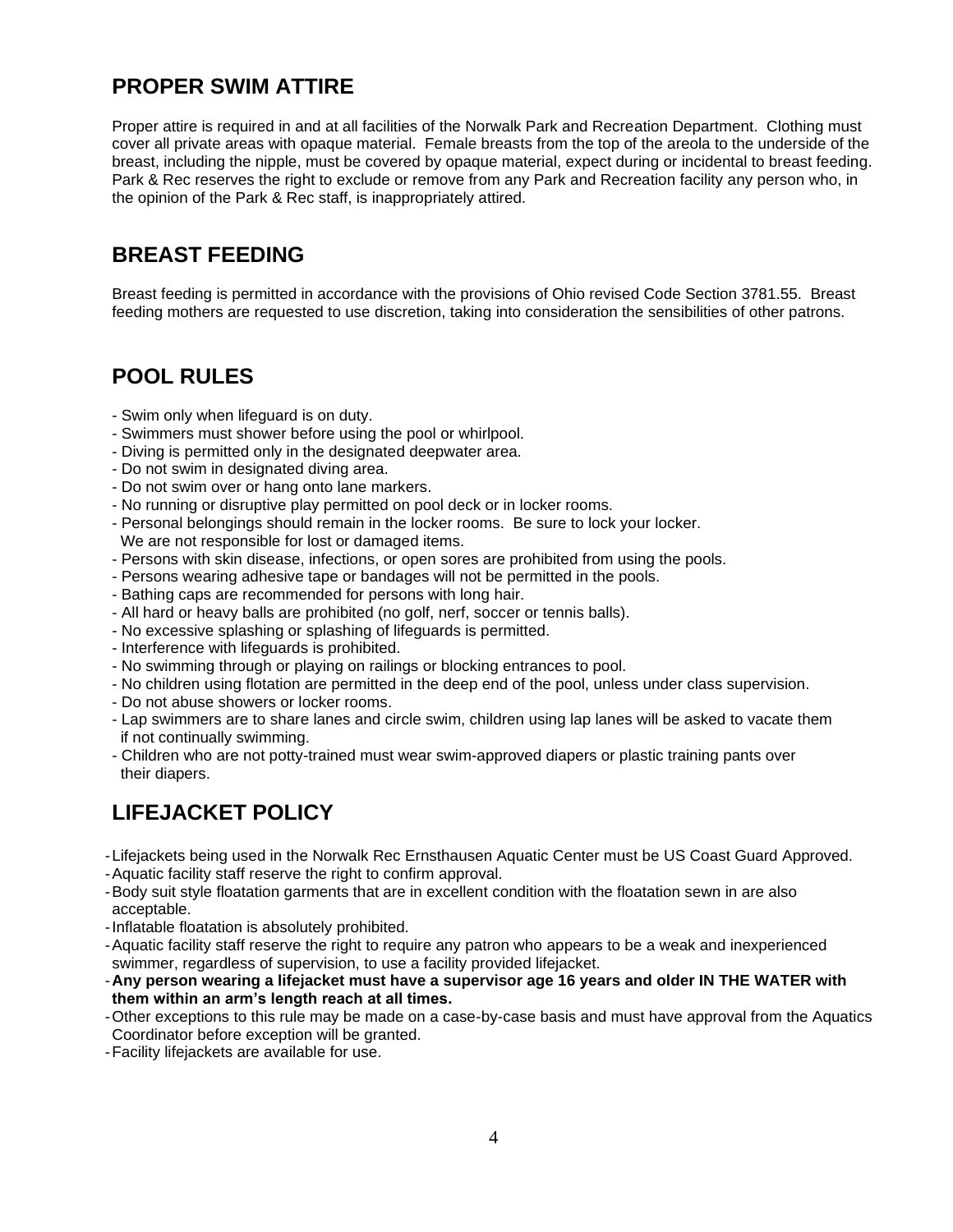# **DIVING BOARD RULES**

- One person on diving board at a time, those in line must remain on deck.
- Dive straight from the end of the board.
- After dive, swim out of diving area to the ladder immediately.
- Only one bounce per dive.
- No hanging on the board.
- Only standard dives are to be performed, no cartwheels, sitting dive, handstands, sailor dives, or dives from the rear.
- While diving board is in use, no other swimming is allowed in the diving area.
- No catching persons off board.

# **OUTDOOR POOL USE**

- There may be times when the outdoor pool will not be open. One of these occasions would be inclement weather (anytime the air temperature is below 60 degrees or if there is rain / thunderstorms).
- If the outdoor pool does not open at 12:00 p.m., we will re-evaluate the weather conditions at 4:00 p.m. (No rain checks or refunds will be issued at anytime).

# **WATERSLIDE RULES**

- Persons wishing to ride the waterslide must be **53** inches tall or pass a swim test issued by our lifeguards. Height measurements take place at the outdoor concession stand.
- No running or horseplay on the steps.
- Only one person allowed down the slide at a time as directed by attendant.
- Legs must be straight out and remain on back or bottom, no spinning or going down head first.
- Swim out of landing area immediately.

# **SPLASH PAD RULES**

- -No Running
- -Do not climb or hang on features
- -No rough housing or horseplay
- -Do not use spray ground when you have diarrhea
- -Water is not meant for drinking
- -Wash hands after using restroom or changing diapers
- -Take regular restroom breaks
- -Change diapers only in restrooms

# **WHIRLPOOL / SPA RULES**

- Swim suits must be worn.
- Showers must be taken before entering the pool.
- Persons under the age of **18** are prohibited.
- Pregnant women, the elderly and those suffering from heart disease, diabetes, or high/ low blood pressure should not use the whirlpool / spa without prior medical consultation and permission from a doctor.
- Do not use the whirlpool / spa while under the influence of alcohol or drugs that may cause drowsiness or raise / lower blood pressure.
- Do not use at temperatures greater that 104 degrees Fahrenheit.
- Do not use alone.
- Observe reasonable time limits (10-15 minutes).
- Long exposures may result in nausea, dizziness, or fainting.
- Spa limit is 4 people.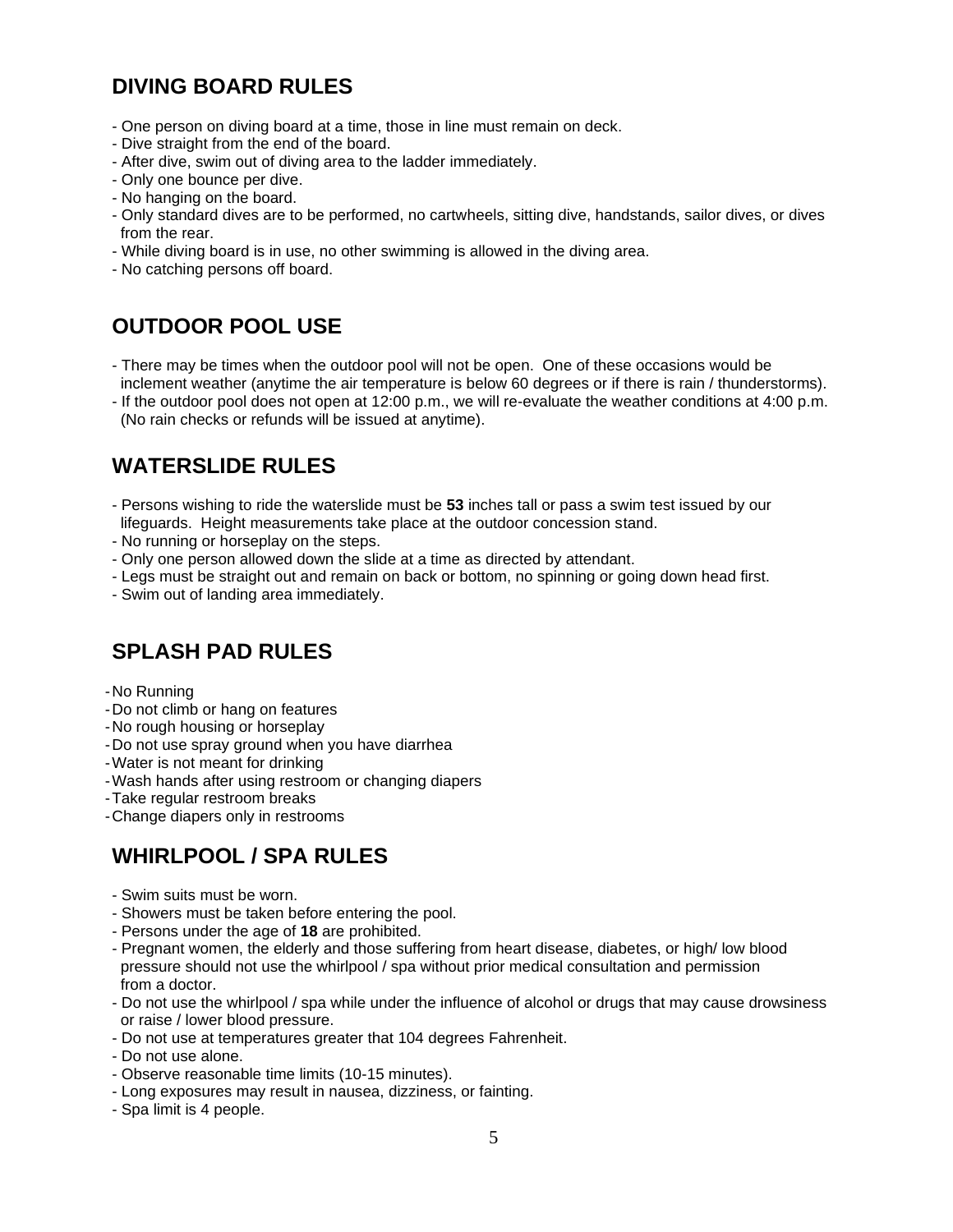# **SAUNA AND STEAM ROOM RULES**

- Swim suits must be worn.
- Showers must be taken before entering the pool.
- Patrons must be **18** to use either room.
- Pregnant women, the elderly and those suffering from heart disease, diabetes, or high/ low blood pressure should not use these rooms without prior medical consultation and permission from a doctor.
- For safety reasons, 10-15 minutes is the maximum time allowed per session for healthy individuals.
- Upon experiencing any nausea, chills, dizziness, hot flashes, headache or other discomfort, leave the room at once.
- Remove all jewelry.
- Under no circumstances should users wear excessive or rubberized clothing.
- Newspapers, magazines, and other reading material are prohibited.
- No tampering with sensor or heating unit.
- Shower before entering pool or spa after use.

### **TRACK RULES**

- **Clean change of shoes required for use of track**.
- Only 2 abreast at all times.
- Stay towards the inside of the track unless passing.
- Follow direction arrow. Changes daily.
- NO food or beverages are permitted on the track.
- NO strollers. Walkers allowed during slower times.
- Must be 12 years of age. Ages 8 through 11 are only permitted directly with an adult.
- During adult league, the minimum age is 14.

### **GYMNASIUM RULES**

- Clean change of shoes required for gymnasium.
- Ages 10 & under must have a supervisor at least 16 or older in the gym area with them.
- Ages 11-13 must have a supervisor at least 16 or older in the facility at all times.
- Do not leave your items on the floor or on the chairs. Please use the lockers or cubbies.
- NO hanging on rims at any time.
- Overhead gym lights will be turned on for **6** or more.
- No food in the gym area, beverages are allowed, but only on the carpeted areas.
- Use of profanity will not be tolerated.
- Abuse or improper use of any equipment will not be allowed.
- Music can only be used with personal headphones.
- *- Family Open Gym -* Parents and their children under the age of 18. Parents must accompany the kids at all times. No charge for members & those that pay general admission. \$3 for all others.
- Spectators during adult leagues must stay off courts and remain seated at all times.
- During adult leagues:
	- Ages 14 & older: May be in gym, unsupervised as a spectator or using track.
	- Ages 10-13: Permitted in the gym if seated as a spectator, with direct supervision.
	- Ages 9 & under: NOT permitted in the gym during adult leagues, in any capacity.